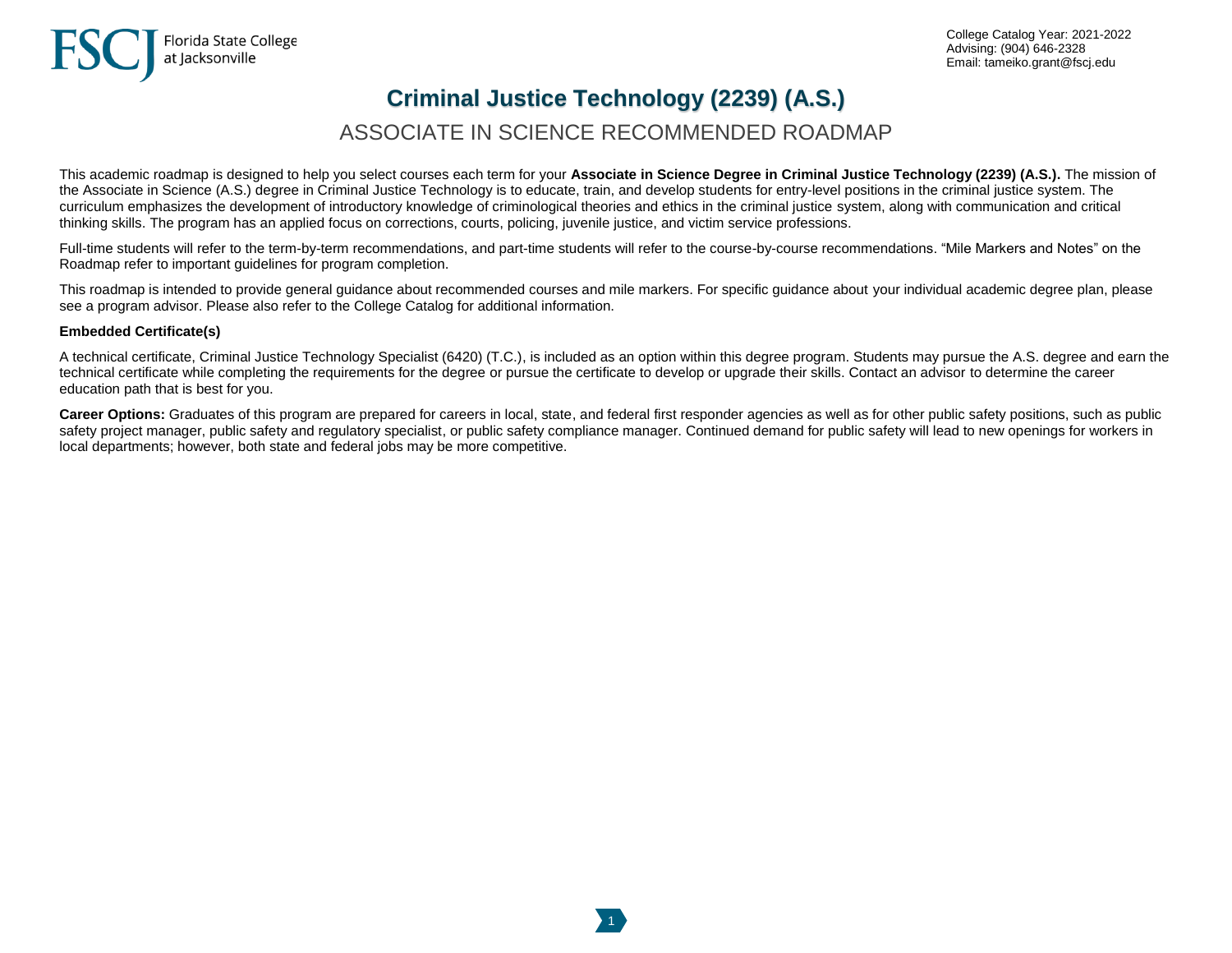#### Term Offered:  $F = Fall$   $Sp = Spring$   $Sm = Summer$

Available Modalities: HB = Hybrid OC = On-Campus OL = Online

| Full-Time<br>Students:<br>Term-by-<br>Term | Part-Time<br>Students:<br>Course-by-<br>Course | <b>Course: Course Title</b>                                         | Credit<br><b>Hours</b> | $T.C.$ in<br>Criminal<br><b>Justice</b><br>Technology<br>Specialist | <b>Term</b><br>Offered* | Available<br><b>Modalities</b> | <b>Mile Markers and Notes</b>                                                                                                                                                                                                                                                                         |
|--------------------------------------------|------------------------------------------------|---------------------------------------------------------------------|------------------------|---------------------------------------------------------------------|-------------------------|--------------------------------|-------------------------------------------------------------------------------------------------------------------------------------------------------------------------------------------------------------------------------------------------------------------------------------------------------|
| Term 1                                     |                                                |                                                                     |                        |                                                                     |                         |                                | Complete an academic degree plan with your advisor.                                                                                                                                                                                                                                                   |
|                                            |                                                |                                                                     |                        |                                                                     |                         |                                | Follow up with an advisor about any accelerated credits that you may<br>have earned (e.g., dual enrollment, AP, CLEP, etc.).                                                                                                                                                                          |
|                                            | $\mathbf{1}$ .                                 | ENC 1101: English Composition I                                     | 3                      | $\times$                                                            |                         |                                | ENC 1101C can be taken in place of ENC 1101. Please speak with your<br>advisor for more information.                                                                                                                                                                                                  |
|                                            | 2.                                             | MGF 1106: Topics in College<br><b>Mathematics</b>                   | 3                      |                                                                     |                         |                                | This is the recommended course, but there are other options. See the<br>options for the General Education Requirements in the current College<br>Catalog.                                                                                                                                             |
|                                            | 3.                                             | Choose 1 General Education<br><b>Humanities</b>                     | 3                      |                                                                     |                         |                                | See the options for the General Education Requirements in the current<br>College Catalog.                                                                                                                                                                                                             |
|                                            | 4.                                             | Choose 1 General Education Social and<br><b>Behavioral Sciences</b> | 3                      |                                                                     |                         |                                | See the options for the General Education Requirements in the current<br>College Catalog.                                                                                                                                                                                                             |
|                                            | 5.                                             | CCJ 1020: Introduction to Criminal<br>Justice                       | 3                      | $\times$                                                            | F, Sp,<br>Sm            |                                | Students must take this course (CCJ 1020) as early as possible because<br>it is a prerequisite to all other criminal justice courses. Students who do<br>not take this course will not be able to register for any other criminal<br>justice courses and will be delayed in completing their program. |
| Term 2                                     | 6.                                             | Choose 1 General Education Natural<br><b>Sciences</b>               | 3                      |                                                                     |                         |                                | See the options for the General Education Requirements in the current<br>College Catalog.                                                                                                                                                                                                             |
|                                            | 7.                                             | CJE 2000: Policing                                                  | 3                      | X                                                                   | F, Sp,<br>Sm            |                                |                                                                                                                                                                                                                                                                                                       |
|                                            | 8.                                             | CCJ 2930: Careers in Criminal Justice                               | 3                      |                                                                     | F, Sm                   |                                |                                                                                                                                                                                                                                                                                                       |
|                                            | 9.                                             | CJC 2000: Corrections                                               | 3                      | $\times$                                                            | F,Sp,<br><b>Sm</b>      |                                |                                                                                                                                                                                                                                                                                                       |
|                                            | 10.                                            | CCJ 2010: Criminology                                               | 3                      |                                                                     | F. Sm                   |                                |                                                                                                                                                                                                                                                                                                       |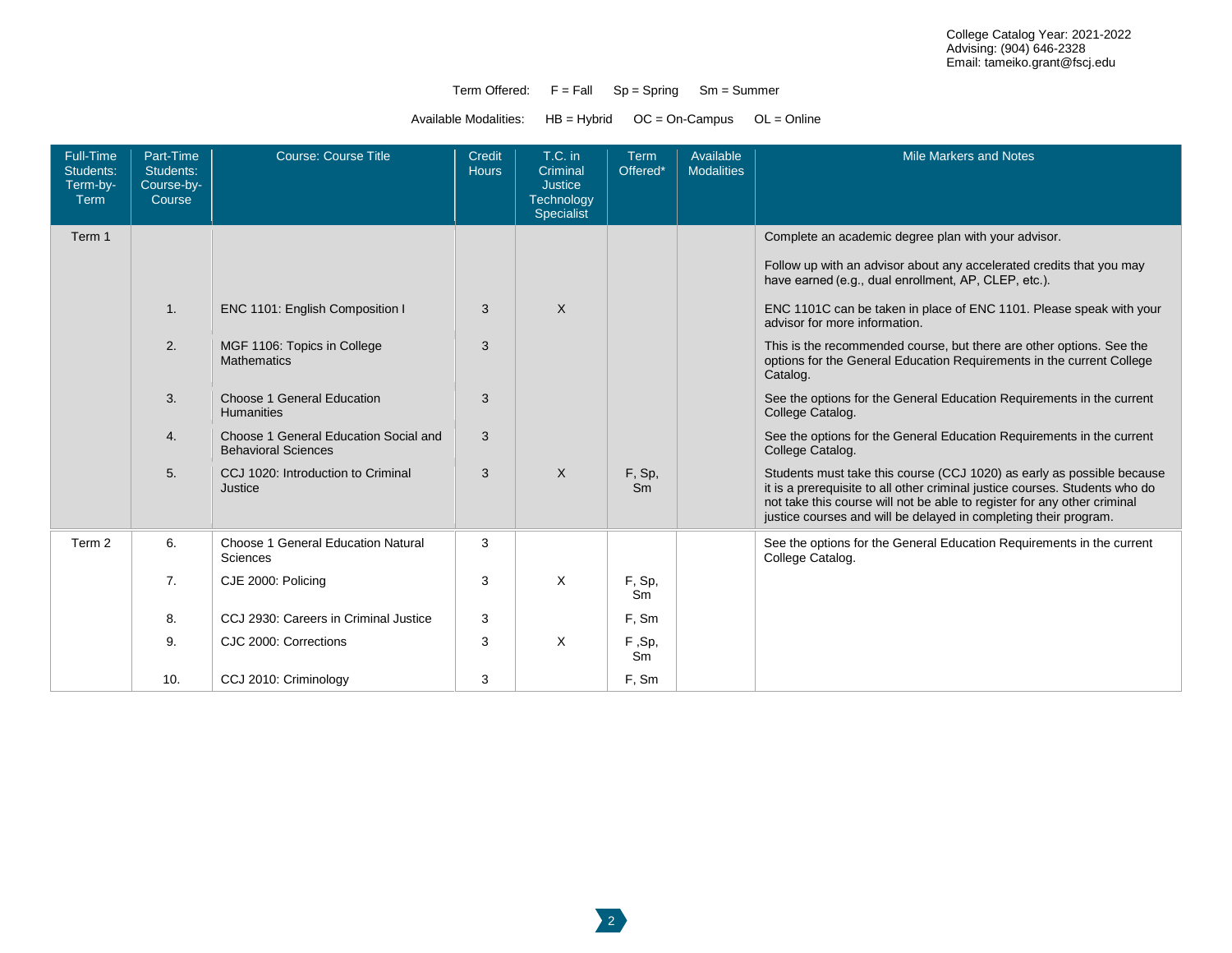| Term 3                              | 11. | CJL 2062: Constitutional Law             | 3  |                                                         | F, Sp               | All CJL courses appear in different terms. Please be sure to take them<br>when offered. Two CJL courses are offered each term. Criminal Justice<br>students may also take PLA2880: Constitutional Law as a substitute for<br>CJL2062. Please consult with the program advisor. |
|-------------------------------------|-----|------------------------------------------|----|---------------------------------------------------------|---------------------|--------------------------------------------------------------------------------------------------------------------------------------------------------------------------------------------------------------------------------------------------------------------------------|
|                                     | 12. | Choose 1 Professional Elective           | 3  |                                                         |                     |                                                                                                                                                                                                                                                                                |
|                                     | 13. | CJL 2400: Criminal Law                   | 3  |                                                         | F, Sm, F,<br>Sp, Sm |                                                                                                                                                                                                                                                                                |
|                                     | 14. | CJE 2600: Criminal Investigation         | 3  |                                                         |                     |                                                                                                                                                                                                                                                                                |
|                                     | 15. | Choose 1 Professional Elective           | 3  | $\times$<br>ENC 2210:<br>Technical<br>Report<br>Writing |                     | See the list of professional elective options below.                                                                                                                                                                                                                           |
| Term 4                              | 16. | CJJ 2002: Juvenile Delinquency           | 3  | X                                                       | F, Sm               |                                                                                                                                                                                                                                                                                |
|                                     | 17. | CCJ 2030: Diversity, Crime and Society   | 3  | X                                                       | Sp, Sm              |                                                                                                                                                                                                                                                                                |
|                                     | 18. | CJE 2300: Criminal Justice<br>Management | 3  |                                                         | F, Sp               |                                                                                                                                                                                                                                                                                |
|                                     | 19. | Choose 1 Professional Elective           | 3  |                                                         |                     | See the list of professional elective options below.                                                                                                                                                                                                                           |
|                                     | 20. | CJL 2130: Criminal Procedure             | 3  | $\times$                                                | Sp, Sm              | T.C. in Criminal Justice Technology Specialist earned                                                                                                                                                                                                                          |
|                                     |     |                                          |    |                                                         |                     | Apply for graduation by the required date.                                                                                                                                                                                                                                     |
|                                     |     |                                          |    |                                                         |                     | Congratulations, Graduate! Celebrate your success at Commencement!                                                                                                                                                                                                             |
| <b>Total Program Credit Hours =</b> |     |                                          | 60 |                                                         |                     |                                                                                                                                                                                                                                                                                |

### **Important for You to Know:**

• This academic roadmap does not include developmental education courses in reading, writing, and/or mathematics that you may be required to take. In addition, it does not include MAT 1033: Intermediate Algebra, which, for many students, is a prerequisite course for MAC 1105. Please consult with an advisor for individual assistance.

3

- **Professional Elective Options for the A..S. Degree** (9 credit hours required)
	- CCJ 2687: Victim Services (Credit Hours: 3) Prerequisites: CCJ 1020
	- CJL 1500: Introduction to the Courts (Credit Hours: 3) Prerequisites: CCJ 1020
	- CJC 2162: Community Corrections (Credit Hours: 3) Prerequisites: CJC 2000
	- CJE 1680: Introduction to Computer Related Crimes (Credit Hours: 3) Prerequisites: None
	- CJE 1685: Legal Aspects of Computer Related Crime Investigations (Credit Hours: 3) Prerequisites: CJE 1680
	- CJE 1686: Investigation of Computer Related Crimes (Credit Hours: 3) Prerequisites: CJE 1680
	- CJE 1651: Introduction to Crime Analysis (Credit Hours: 3) Prerequisites: CCJ 1020
	- CJE 2603: The Investigative Cycle (Credit Hours: 3) Prerequisites: CJE 2600
	- CCJ 2053: Ethics in Criminal Justice (Credit Hours: 3) Prerequisites: CCJ 1020
	- ENC 2210: Technical Report Writing (Credit Hours: 3) Prerequisites: ENC 1101 or ENC 1101C